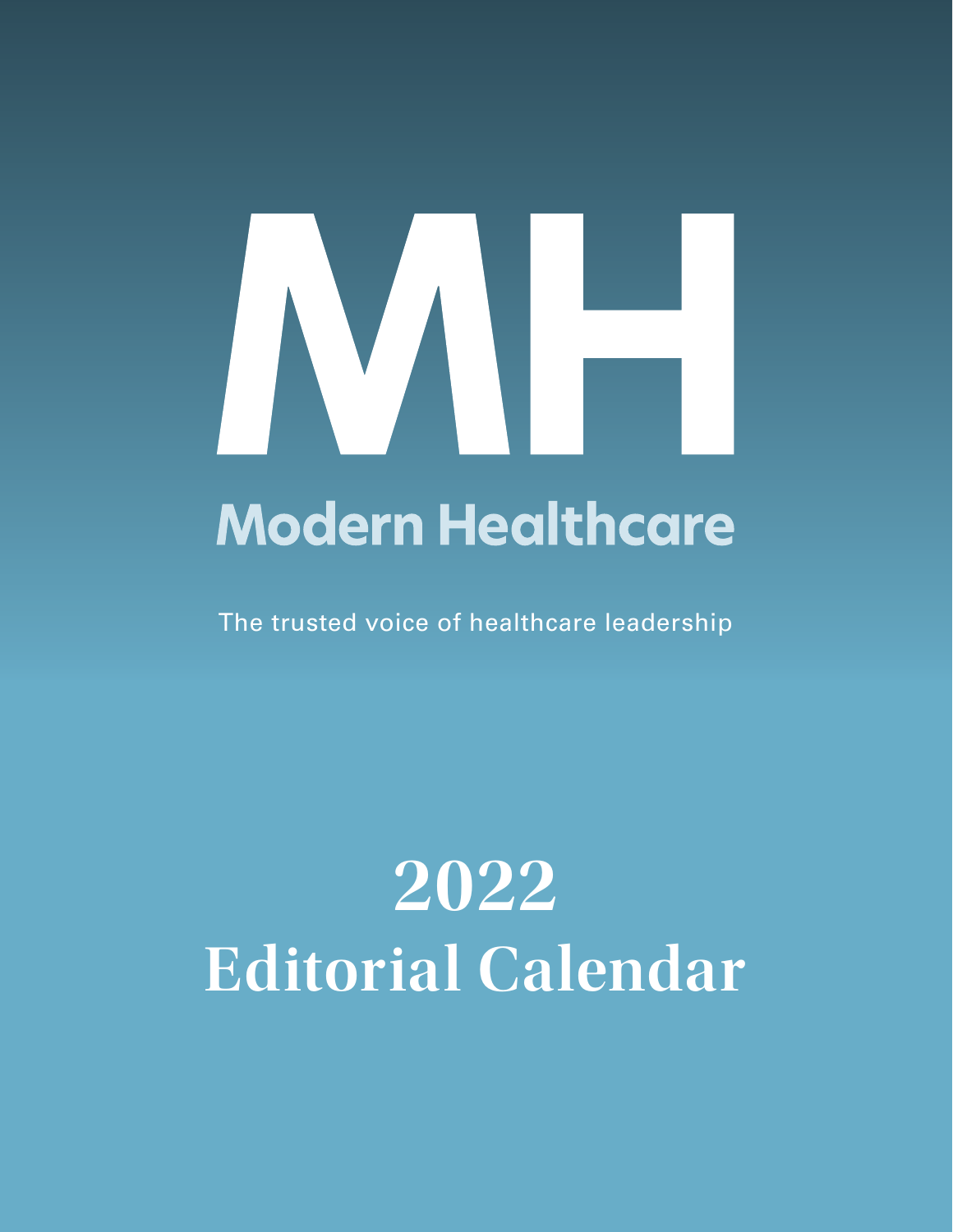## The essential mix of leadership knowledge and know-how

At a glance:

## **FrontLine**

This multi-page section includes **analysis, advice, strategies, regional trends** and a **leadership spotlight.** Content emphasizes lessons learned and current experiences from the *front line.*

## Features

Cover stories with a strong leadership focus that contain tips, instructions and best practices. Features include **special reports, profiles, case studies, event recaps** and our **awards & recognition programs.**

## Voices

Multi-faceted commentary intended to highlight prominent voices in healthcare and create a dialogue with readers. Includes thought leadership, Q&A with healthcare's most renowned leaders and first-person commentaries.

## Data Dive

Devoted to analysis and insight, Data Dive identifies trends and provides context essential to interpreting healthcare data. Includes **By the Numbers** – statistics, rankings and financial figures that help define the state of the healthcare industry.

## **Outliers**

Funny, quirky, off-beat – content based on reader submissions and social engagement.

## The Last Word

An inspirational note underscoring Modern Healthcare's commitment to leadership essentials.

## **Editorial Submission Guidelines**

www.modernhealthcare.com**/submissionguidelines**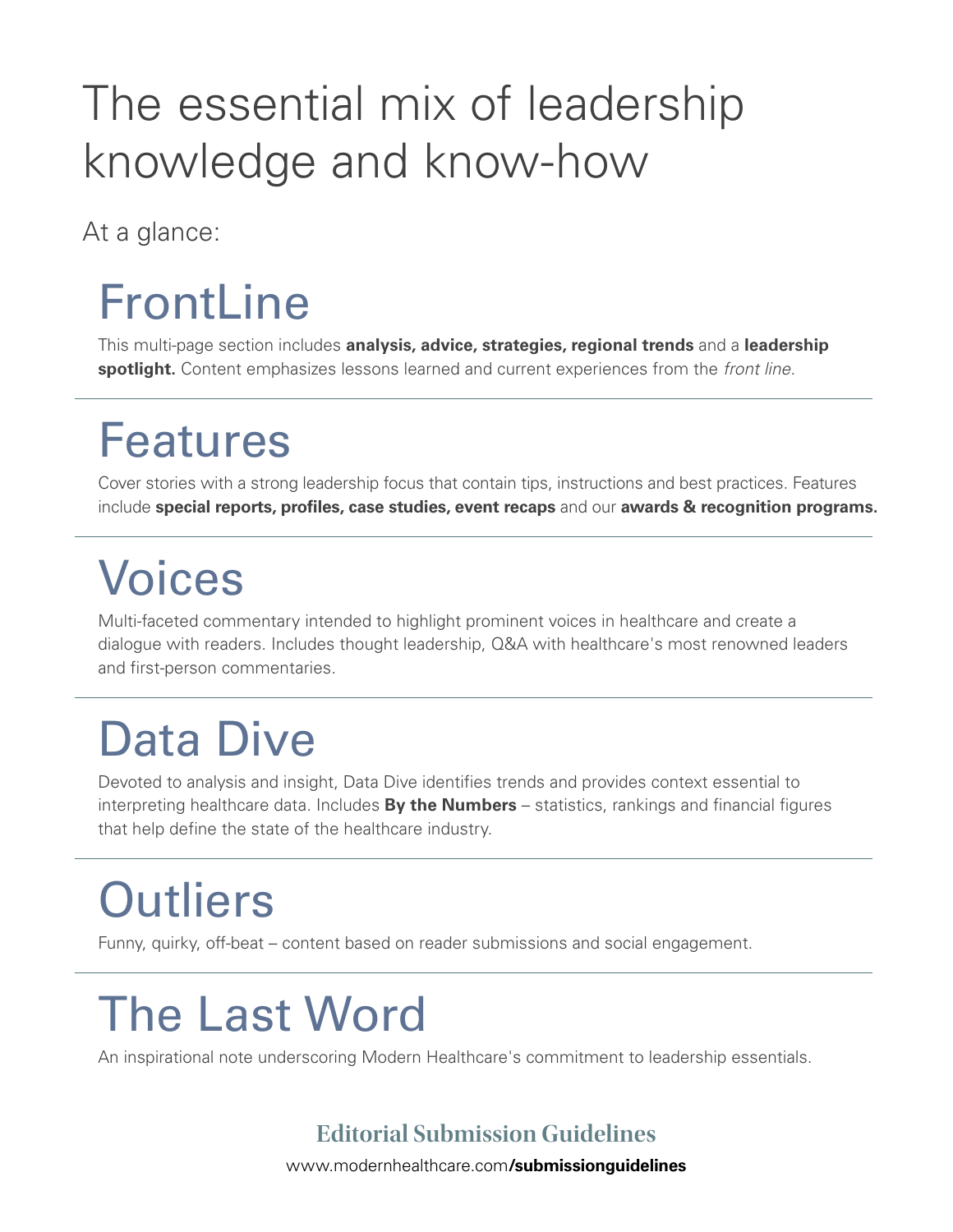## Quarter 1

## **2022** Editorial Calendar

|                | <b>Issue Date</b><br>(Ad Close) | Features                                                                                           | FrontLine                                                         | Data Dive                                                                                                                  | Custom                                                                | Events & AdStudy                                                                                                                                                                                                                                                                                   |
|----------------|---------------------------------|----------------------------------------------------------------------------------------------------|-------------------------------------------------------------------|----------------------------------------------------------------------------------------------------------------------------|-----------------------------------------------------------------------|----------------------------------------------------------------------------------------------------------------------------------------------------------------------------------------------------------------------------------------------------------------------------------------------------|
|                | 3<br>(12/23)<br>Regional        | 2022 Forecast<br><b>CEO Poll: 2022</b><br>Priorities                                               | <b>Emerging Leaders</b><br>Innovations<br>Measuring Impact        | By the Numbers:<br>Fastest growing<br>industry sectors in<br>healthcare                                                    |                                                                       |                                                                                                                                                                                                                                                                                                    |
|                | 17<br>(1/6)                     | Insurance<br>Labor                                                                                 | <b>Breaking Bias</b><br>Free Advice                               | By the Numbers:<br>Largest healthcare<br>investment banks                                                                  |                                                                       |                                                                                                                                                                                                                                                                                                    |
| <b>Februar</b> | (1/27)<br>Regional              | Digital Health<br>Finance<br>Post-Acute                                                            | <b>Emerging Leaders</b><br>Innovations<br>Measuring Impact        | By the Numbers:<br>Largest ACOs by<br>covered Medicare lives<br>By the Numbers:<br>Largest integrated<br>systems           |                                                                       | The Hospital of the Future Virtual<br>Briefing: Feb. 10, Virtual<br>AdEffect <sup>™</sup> Study<br>Complimentary for all national<br>print advertisers and measures<br>effectiveness of message and<br>effectiveness of creative, both<br>quantitatively and through<br>extensive reader verbatim! |
|                | 21<br>(2/10)                    | Awards: 10th Annual<br>Top Women Leaders<br><b>Outpatient Care</b><br>Survey: Pay Parity           | Free Advice<br>Getting it Done                                    | By the Numbers:<br>Diversity and inclusion<br>By the Numbers:<br>Largest primary care<br>physician chains                  | Executive<br>Conversations: Health<br>Equity (close 1/27)             |                                                                                                                                                                                                                                                                                                    |
|                | (2/24)<br>Regional              | Information Technology<br>Physician Shortages<br>Safety and Quality                                | <b>Emerging Leaders</b><br>Innovations<br>Measuring Impact        | By the Numbers:<br>Largest behavioral<br>health providers<br>By the Numbers:<br><b>Highest Medical Loss</b><br>Ratio (MLR) | Executive<br>Conversations: Artificial<br>Intelligence (close<br>2/10 | The Supply Chain/Revenue Cycle<br>Virtual Briefing: Mar. 10, Virtual                                                                                                                                                                                                                               |
|                | 21<br>(3/10)                    | Awards: 36th Annual<br>Top 25 Emerging<br>Leaders<br>Mergers and<br>Acquisitions<br>Payment Policy | <b>Breaking Bias</b><br>Free Advice                               | By the Numbers:<br>Medicaid provider<br>rates by state<br>By the Numbers:<br>Largest MHA<br>programs                       | <b>Education Directory</b><br>(close 3/10)                            | American College of Healthcare<br>Executives (ACHE) Annual<br>Congress: Mar. 28 - 31, Chicago                                                                                                                                                                                                      |
|                | (3/3)                           | PROGRAM GUIDE: 34th Annual Health Care Hall of Fame                                                | Modern Healthcare's Health Care<br>Hall of Fame: Mar. 27, Chicago |                                                                                                                            |                                                                       |                                                                                                                                                                                                                                                                                                    |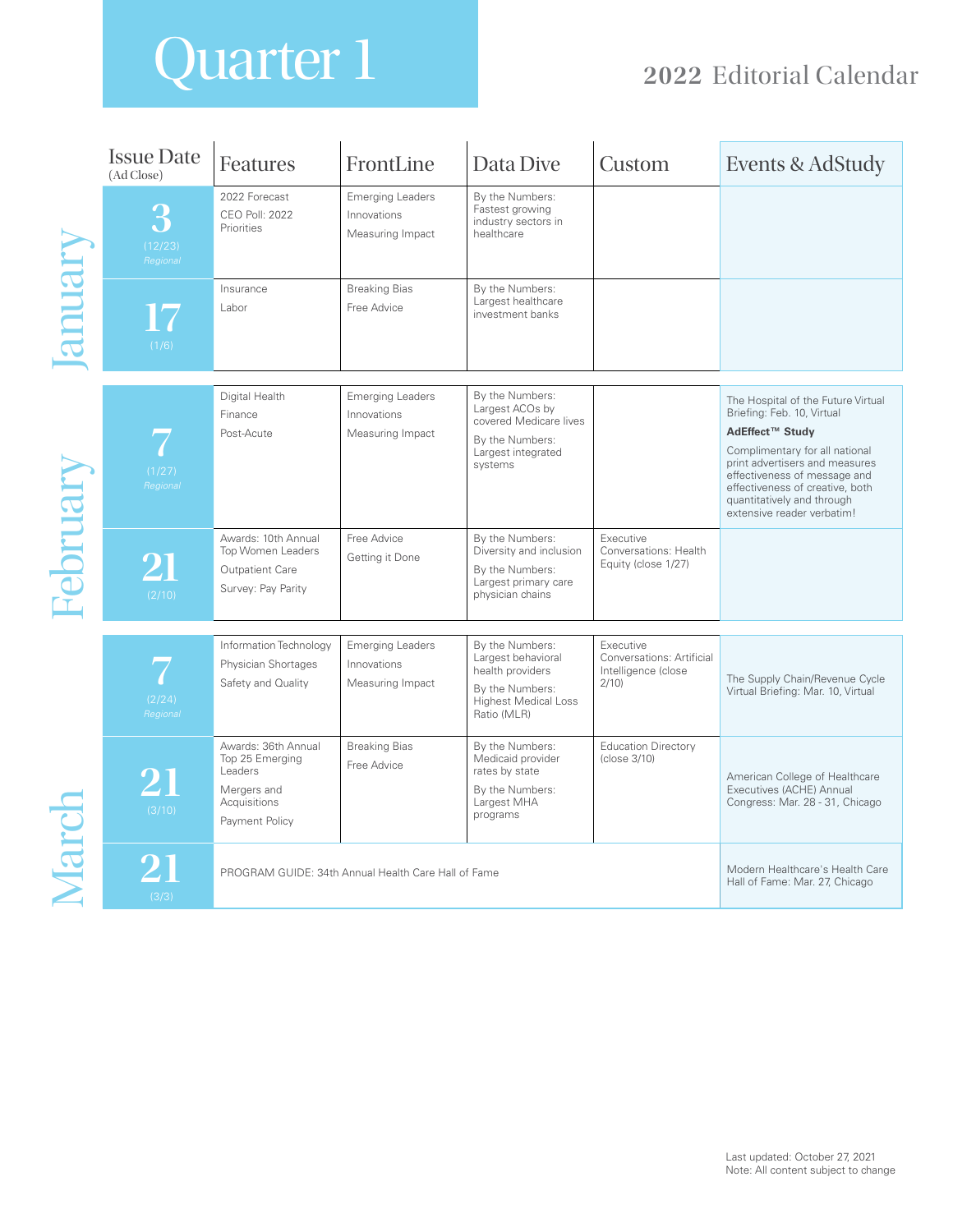## Quarter 2 2022 Editorial Calendar

|     | <b>Issue Date</b><br>(Ad Close) | Features                                                                                                                | FrontLine                                                  | Data Dive                                                                                                                                                                     | Custom                                                                           | Events & Ad Study                                                  |
|-----|---------------------------------|-------------------------------------------------------------------------------------------------------------------------|------------------------------------------------------------|-------------------------------------------------------------------------------------------------------------------------------------------------------------------------------|----------------------------------------------------------------------------------|--------------------------------------------------------------------|
|     | (3/24)<br>Regional              | Awards: 4th Annual Top<br>25 Innovators<br>Marketing<br>Population Health                                               | <b>Emerging Leaders</b><br>Innovations<br>Measuring Impact | By the Numbers:<br>Largest health<br>information exchanges                                                                                                                    |                                                                                  | The Hospital at Home Virtual<br>Briefing: Apr. 14, Virtual         |
|     | 18<br>(4/7)                     | Awards: 1st Annual<br>Governance<br>Consumerism<br>Insurance                                                            | Free Advice<br>Getting it Done                             | By the Numbers:<br>Largest healthcare<br>law firms                                                                                                                            | Executive<br>Conversations: Patient<br>Engagement and<br>Experience (close 3/24) |                                                                    |
|     | (4/21)<br>Regional              | <b>Real Estate</b><br>Staffing<br>Survey: 43rd Annual<br>Construction and<br>Design Survey                              | <b>Emerging Leaders</b><br>Innovations<br>Measuring Impact | By the Numbers:<br>Largest health system<br>investors in hedge<br>funds<br>By the Numbers:<br>Largest private<br>equity and venture<br>capital health system<br>investors     | Executive<br>Conversations: Real<br>Estate (close 4/7)                           | The Workplace of the Future Virtual<br>Briefing: May 12, Virtual   |
| Via | 16<br>(5/5)                     | Awards: Best Places to<br>Work Alphabetical List<br>Governance<br>Information Technology                                | <b>Breaking Bias</b><br>Free Advice                        | By the Numbers:<br>Largest healthcare<br>information technology<br>(IT) consultants<br>By the Numbers:<br>Largest penalties to<br>urban hospitals for risk-<br>based payments |                                                                                  | Modern Healthcare's<br>Transformation Summit: May 17-18,<br>Austin |
|     | 6<br>(5/26)<br>Regional         | CEO Poll: Mid-Year<br>Priorities<br>Digital Health<br>Modern Healthcare's<br><b>Transformation Summit</b><br>highlights | <b>Emerging Leaders</b><br>Innovations<br>Measuring Impact | By the Numbers:<br>Largest penalties to<br>rural hospitals for risk-<br>based payments<br>By the Numbers:<br>Largest special<br>purpose acquisition<br>companies (SPAC)       |                                                                                  | The Precision Medicine Virtual<br>Briefing: Jun. 9, Virtual        |
|     | (6/9)                           | Awards: 18th Annual<br>50 Most Influential<br><b>Clinical Executives</b><br>Insurance                                   | Free Advice<br>Getting it Done                             | By the Numbers:<br>Largest nurse staffing<br>companies<br>By the Numbers:<br>Largest physician<br>staffing companies                                                          | Executive<br>Conversations:<br>Insurance (close 5/26)                            |                                                                    |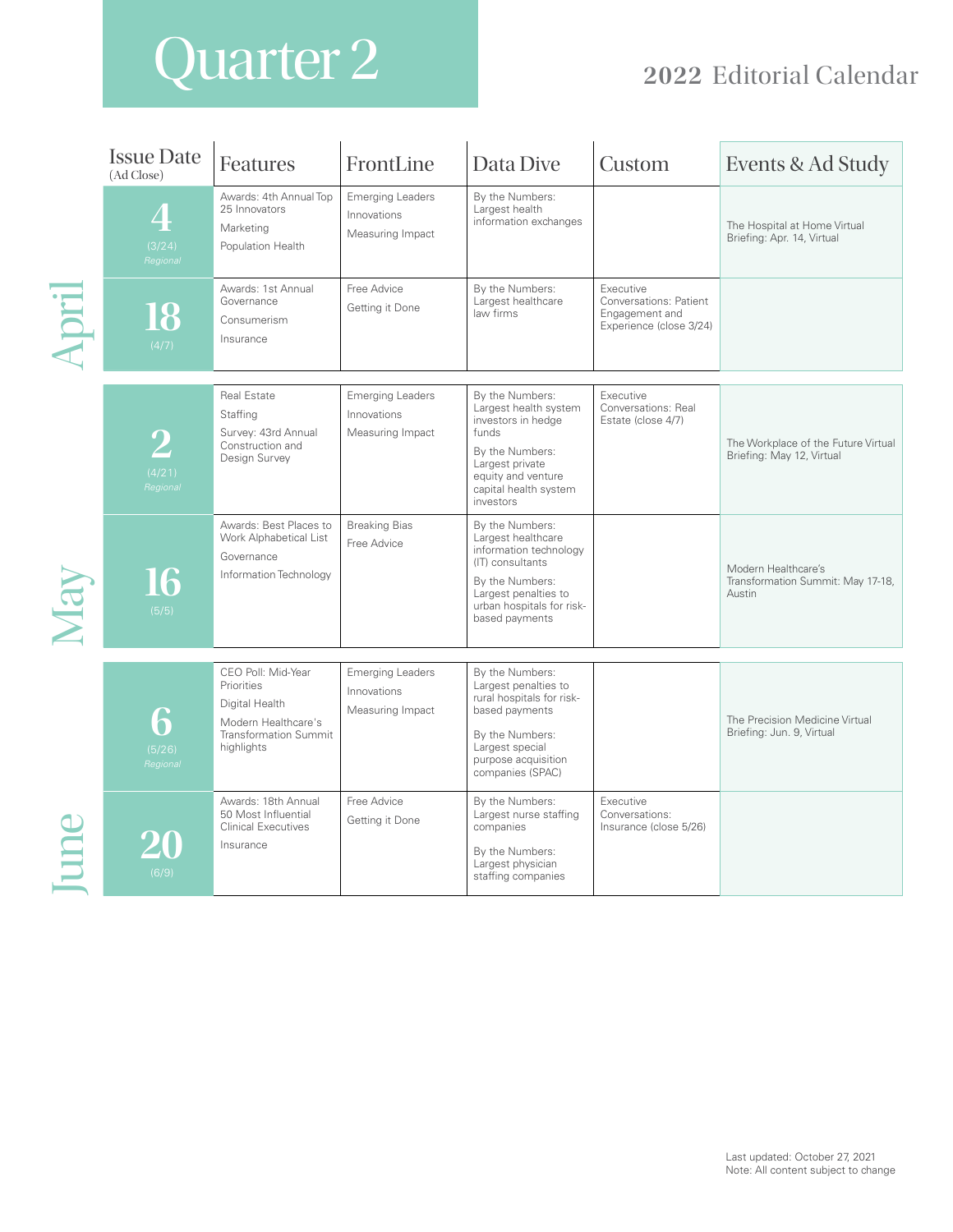## Quarter 3 2022 Editorial Calendar

|        | <b>Issue Date</b><br>(Ad Close) | Features                                                                                                                                                              | FrontLine                                                                 | Data Dive                                                                                                                                   | Custom                                                                                              | Events & AdStudy                                                                                                                                                                                                          |
|--------|---------------------------------|-----------------------------------------------------------------------------------------------------------------------------------------------------------------------|---------------------------------------------------------------------------|---------------------------------------------------------------------------------------------------------------------------------------------|-----------------------------------------------------------------------------------------------------|---------------------------------------------------------------------------------------------------------------------------------------------------------------------------------------------------------------------------|
|        | (6/23)<br>Regional              | Labor<br>Safety and Quality                                                                                                                                           | <b>Emerging Leaders</b><br>Innovations<br>Measuring Impact                | By the Numbers:<br>Largest healthcare<br>associations                                                                                       | <b>Education Directory</b><br>(close 6/23)<br>Executive<br>Conversations:<br>Innovation (close 6/9) | Modern Healthcare's Women<br>Leaders in Healthcare Conference:<br>Jul. 14-15, Chicago                                                                                                                                     |
|        | 4<br>(6/16)                     | PROGRAM GUIDE: 10th Annual Top Women Leaders                                                                                                                          | Modern Healthcare's Top Women<br>Leaders Awards Gala: Jul. 14,<br>Chicago |                                                                                                                                             |                                                                                                     |                                                                                                                                                                                                                           |
|        | 18<br>(7/7)                     | Regional Health<br>Survey: 46th Annual<br><b>Hospital Systems</b>                                                                                                     | <b>Breaking Bias</b><br>Free Advice                                       | By the Numbers:<br>Largest pharmacy<br>benefit managers<br>(PBM)<br>By the Numbers: Most<br>profitable not-for-profit<br>healthcare systems |                                                                                                     | The AdBrand™<br>Complimentary for all national<br>print advertisers and measures<br>company awareness, purchase<br>consideration and brand<br>perception both quantitatively<br>and through extensive reader<br>verbatim! |
|        |                                 |                                                                                                                                                                       |                                                                           |                                                                                                                                             |                                                                                                     |                                                                                                                                                                                                                           |
|        | (7/21)<br>Regional              | Finance<br>Modern Healthcare's<br>Women Leaders in<br><b>Healthcare Conference</b><br>Highlights                                                                      | <b>Emerging Leaders</b><br>Innovations<br>Measuring Impact                | By the Numbers:<br>Largest healthcare<br>executive search<br>companies                                                                      | Executive<br>Conversations: Rural<br>Health (close 7/7)                                             | Modern Healthcare's Social<br>Determinants of Health<br>Symposium: Aug. 11, Virtual                                                                                                                                       |
| August | 15<br>(8/4)                     | Digital Health<br>Survey: 42nd<br>Annual Executive<br>Compensation                                                                                                    | Free Advice<br>Getting it Done                                            | By the Numbers:<br>Largest healthcare<br>management<br>consultants                                                                          |                                                                                                     |                                                                                                                                                                                                                           |
|        |                                 |                                                                                                                                                                       |                                                                           |                                                                                                                                             |                                                                                                     |                                                                                                                                                                                                                           |
|        | 5<br>(8/25)<br>Regional         | Insurance<br>Medicaid/Medicare<br>Modern Healthcare's<br>Social Determinants<br>of Health Symposium<br>highlights<br>Survey: 29th<br>Annual Physician<br>Compensation | <b>Emerging Leaders</b><br>Innovations<br>Measuring Impact                | By the Numbers:<br>Largest healthcare<br>outsourcing companies<br>By the Numbers:<br>Largest revenue<br>cycle management<br>companies       | Executive<br><b>Conversations: Mental</b><br>Health (close 8/4)                                     | The Hospital of the Future Virtual<br>Briefing: Sept. 8, Virtual<br>Modern Healthcare's Leadership<br>Symposium: Sept. 13 - 14,<br>Scottsdale                                                                             |
|        | 19<br>(9/8)                     | Operations<br>Population Health                                                                                                                                       | <b>Breaking Bias</b><br>Free Advice                                       | By the Numbers:<br>Largest debt issued by<br>not-for-profit hospitals<br>By the Numbers:<br>Largest post-acute<br>care companies            |                                                                                                     | AdImpact <sup>™</sup> Study<br>Complimentary for all national<br>print advertisers and measures<br>ad exposure, ad interest and<br>ad impact, both quantitatively<br>and through extensive reader<br>verbatim!            |
| Septer | 19<br>(9/1)                     | SUPPLEMENT: 117th Congress Special Report                                                                                                                             |                                                                           |                                                                                                                                             |                                                                                                     | Congressional delivery<br>Bonus distribution at tradeshows<br>and events throughout 2022/2023                                                                                                                             |